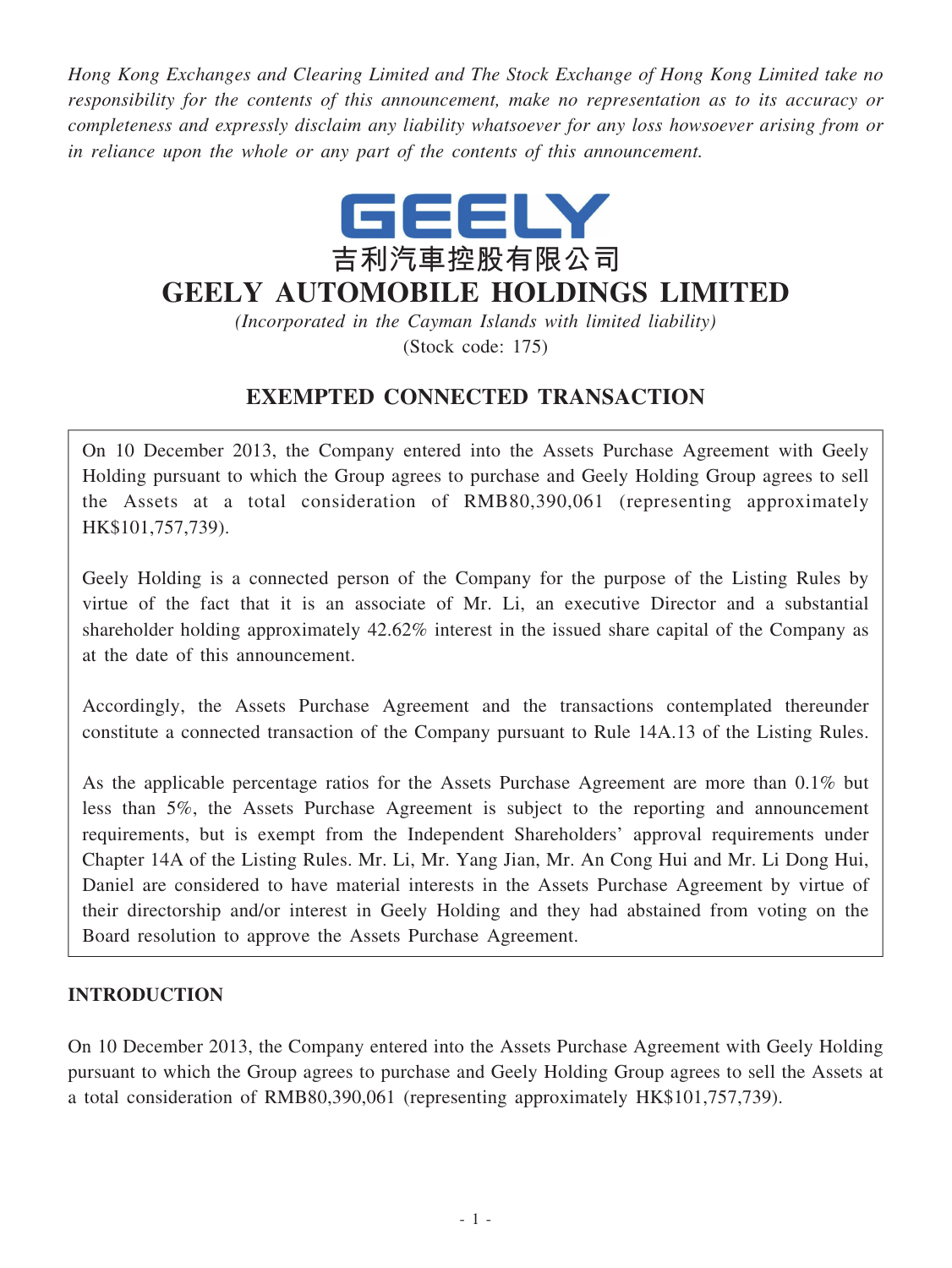#### **ASSETS PURCHASE AGREEMENT**

| Date:                 | 10 December 2013                                                                                                                                                                                                                                                                                                                                                                                                                                                                                                                                                                                                                                                                                  |
|-----------------------|---------------------------------------------------------------------------------------------------------------------------------------------------------------------------------------------------------------------------------------------------------------------------------------------------------------------------------------------------------------------------------------------------------------------------------------------------------------------------------------------------------------------------------------------------------------------------------------------------------------------------------------------------------------------------------------------------|
| <b>Parties:</b>       | The Company; and<br>Geely Holding                                                                                                                                                                                                                                                                                                                                                                                                                                                                                                                                                                                                                                                                 |
|                       | Geely Holding is a connected person of the Company for the<br>purpose of the Listing Rules by virtue of the fact that Geely<br>Holding is wholly-owned by Mr. Li and his associate, and Mr. Li is<br>an executive Director and a substantial shareholder holding<br>approximately 42.62% interest in the issued share capital of the<br>Company.                                                                                                                                                                                                                                                                                                                                                  |
| Subject matter:       | Pursuant to the Assets Purchase Agreement, the Group agrees to<br>purchase the Assets from Geely Holding Group.                                                                                                                                                                                                                                                                                                                                                                                                                                                                                                                                                                                   |
|                       | No profit was attributable to the Assets for the two financial years<br>ended 31 December 2012.                                                                                                                                                                                                                                                                                                                                                                                                                                                                                                                                                                                                   |
|                       | The Assets comprise certain spot welding machines, hydraulic<br>punching machines, molding machines and lathe used for the<br>production of vehicles. The Assets were originally purchased in<br>years from 2007 to 2008 at the cost of RMB200,935,316<br>(equivalent to approximately HK\$254,343,923).                                                                                                                                                                                                                                                                                                                                                                                          |
| <b>Consideration:</b> | RMB80,390,061 (equivalent to approximately HK\$101,757,739).                                                                                                                                                                                                                                                                                                                                                                                                                                                                                                                                                                                                                                      |
|                       | The consideration has been arrived at after arm's length negotiations<br>between the Company and Geely Holding with reference to the net<br>book values of the Assets of RMB80,390,061 (equivalent to<br>approximately HK\$101,757,739) as at 31 October 2013 and the<br>appraised value of the Assets of RMB80,390,570 (equivalent to<br>approximately HK\$101,758,384) as at 31 October 2013 prepared by<br>an independent valuer using the replacement cost method and will be<br>satisfied by the Group in cash within 30 days after the title of the<br>relevant assets having been transferred to the Group. The Group<br>intends to finance the acquisition out of its internal resources. |

As the consideration for the acquisition of the Assets is based on the net book value of the Assets as at 31 October 2013 which is lower than the original purchase cost and the appraised value of the Assets as at 31 October 2013, the Directors (including the independent non-executive Directors) consider that the terms of the Assets Purchase Agreement are on normal commercial terms, fair and reasonable and are in the interests of the Company and the Shareholders as a whole.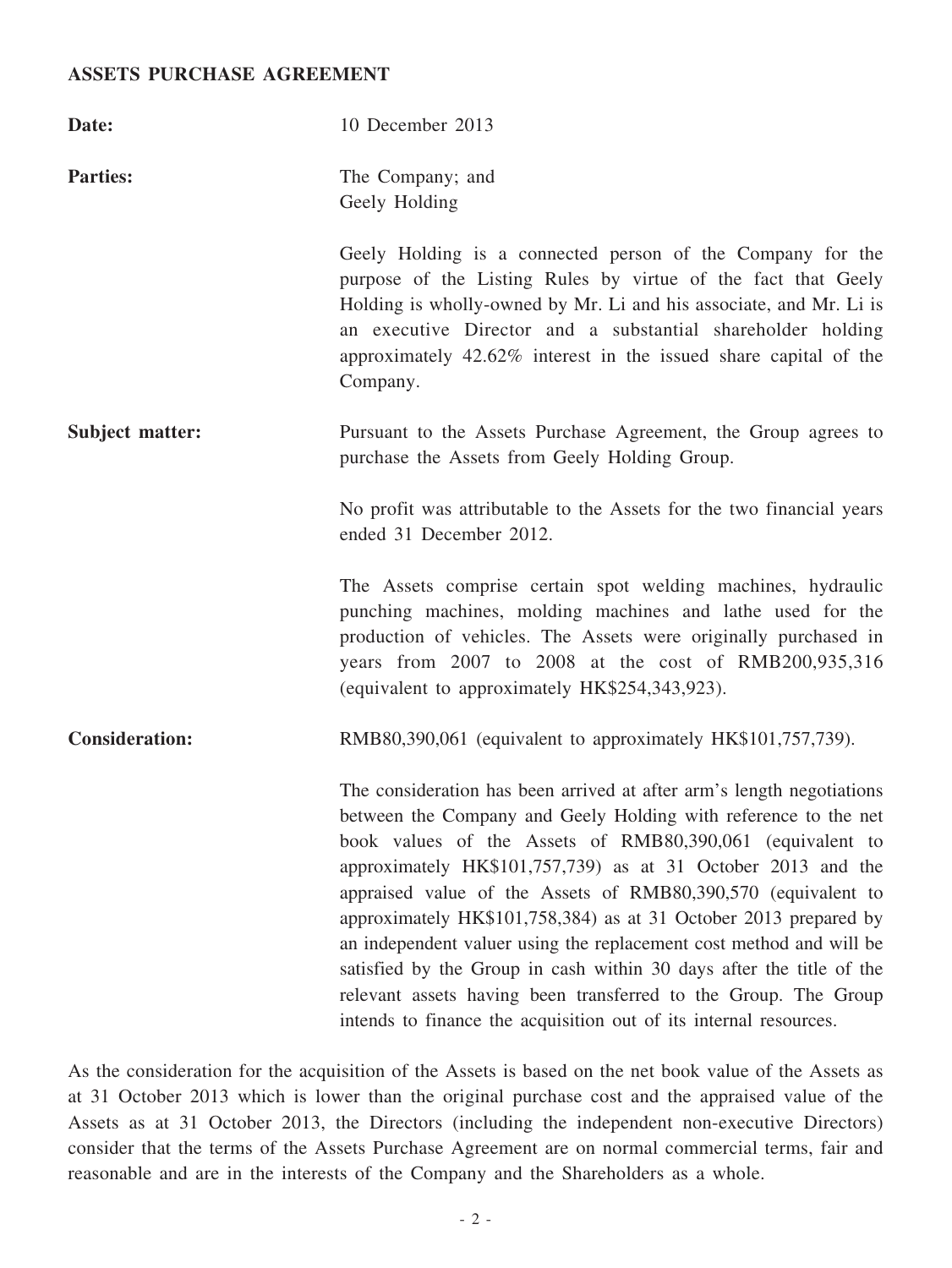#### **INFORMATION ON THE PARTIES**

The Group is principally engaged in the research and development, manufacturing and trading of automobiles, automobile parts and related automobile components, and investment holding.

Geely Holding and its subsidiaries are principally engaged in the sales of automobiles and related parts and components wholesale and retail businesses.

#### **REASONS FOR AND BENEFITS OF ENTERING INTO THE CONNECTED TRANSACTION**

Geely Holding and its subsidiaries are principally engaged in sales of CBUs and automobile parts and components wholesale and retail businesses. As the Group is not in the possession of certain automobile products catalogue issued by the National Development Reform Commission (the "NDRC") in the PRC, the Assets were originally purchased under certain subsidiaries of the Geely Holding Group and used by the Group without consideration. Given that the purchase price for the Assets under the Assets Purchase Agreement will be at their respective net asset value, the Directors are of the view that the acquisition of the Assets from Geely Holding under the Assets Purchase Agreement, which has been and will continue to be used for the production of vehicles by the Group, is fair and reasonable and in the interests of the Company and the Shareholders as a whole.

#### **LISTING RULES IMPLICATIONS**

Geely Holding is a connected person of the Company for the purpose of the Listing Rules by virtue of the fact that it is an associate of Mr. Li, an executive Director and a substantial shareholder holding approximately 42.62% interest in the issued share capital of the Company as at the date of this announcement.

Accordingly, the Assets Purchase Agreement and the transactions contemplated thereunder constitute a connected transaction of the Company pursuant to Rule 14A.13 of the Listing Rules.

As the applicable percentage ratios for the Assets Purchase Agreement are more than 0.1% but less than 5%, the Assets Purchase Agreement is subject to the reporting and announcement, but is exempt from the Independent Shareholders' approval requirements under Chapter 14A of the Listing Rules.

Mr. Li, Mr. Yang Jian, Mr. An Cong Hui and Mr. Li Dong Hui, Daniel are considered to have material interests in the Assets Purchase Agreement by virtue of their directorship and/or interest in Geely Holding and they had abstained from voting on the Board resolution to approve the Assets Purchase Agreement.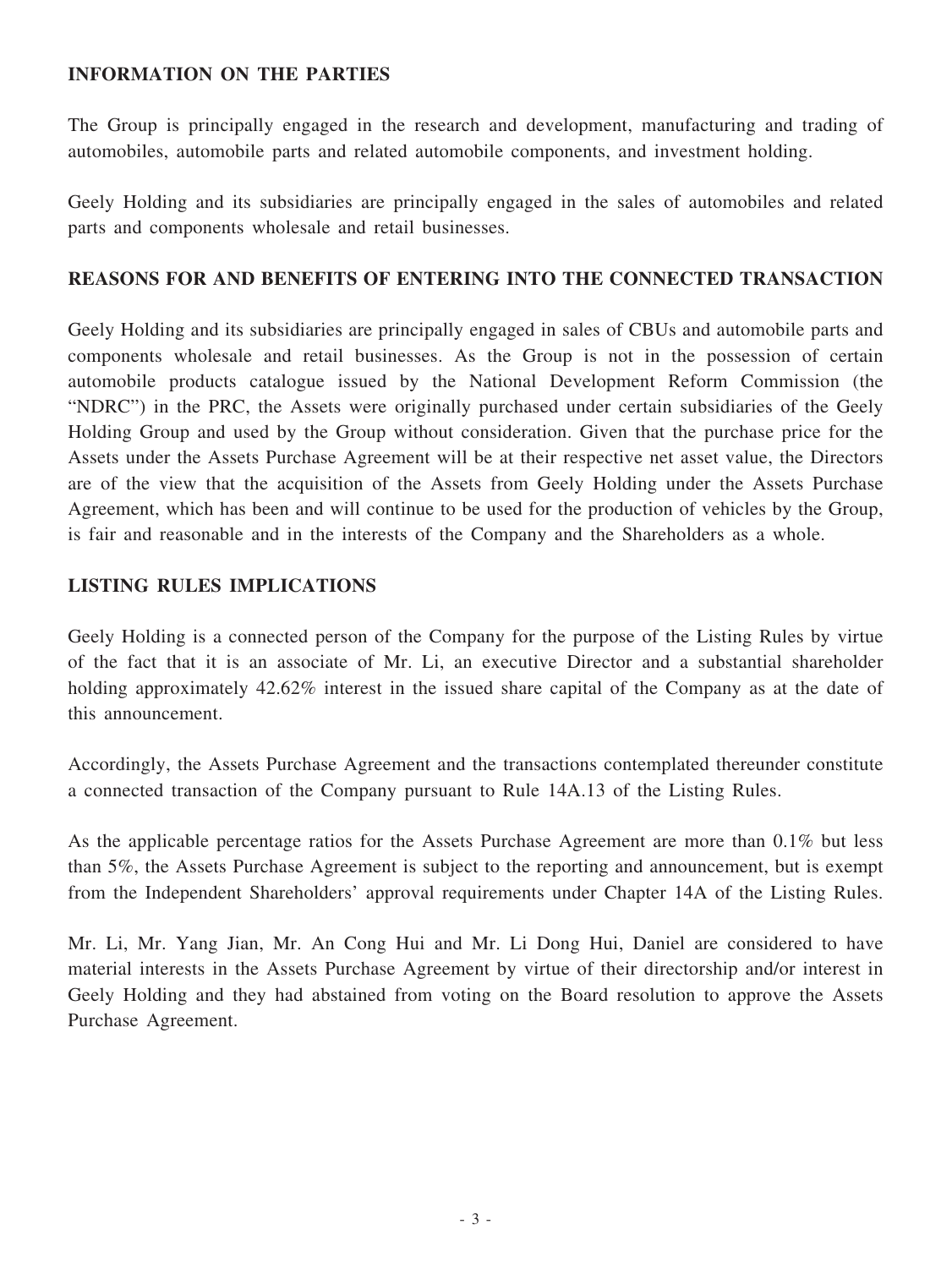## **DEFINITIONS**

In this announcement, the following expressions have the meanings set out below unless the context requires otherwise:

| "Assets"                    | assets (mainly comprising spot welding machines, hydraulic<br>punching machines, molding machines and lathe) as specified in<br>the Assets Purchase Agreement for the production of vehicles;                                                                 |
|-----------------------------|---------------------------------------------------------------------------------------------------------------------------------------------------------------------------------------------------------------------------------------------------------------|
| "Assets Purchase Agreement" | the agreement dated 10 December 2013 entered into between the<br>Company and Geely Holding;                                                                                                                                                                   |
| "associates"                | has the meaning ascribed to it in the Listing Rules;                                                                                                                                                                                                          |
| "Board"                     | the board of Directors;                                                                                                                                                                                                                                       |
| "CBU"                       | Complete Buildup Unit ( $\stackrel{m}{\leq}$ $\stackrel{m}{\leq}$ ), a complete vehicle after the final<br>assembly;                                                                                                                                          |
| "Company"                   | Geely Automobile Holdings Limited, a company incorporated in<br>the Cayman Islands with limited liability whose shares are listed on<br>the main board of the Stock Exchange;                                                                                 |
| " $Directory$ "             | the director(s) of the Company;                                                                                                                                                                                                                               |
| "Geely Holding"             | 浙江吉利控股集團有限公司 (Zhejiang Geely Holding Group<br>Company Limited), a private limited liability company<br>incorporated in Zhejiang Province, the PRC, and is owned as to<br>90% by Mr. Li and as to 10% by Mr. Li Xing Xing, the son of Mr.<br>Li, respectively; |
| "Geely Holding Group"       | Geely Holding and its subsidiaries;                                                                                                                                                                                                                           |
| "Group"                     | the Company and its subsidiaries;                                                                                                                                                                                                                             |
| "HK\$"                      | Hong Kong dollars, the lawful currency of Hong Kong;                                                                                                                                                                                                          |
| "Hong Kong"                 | the Hong Kong Special Administrative Region of the PRC;                                                                                                                                                                                                       |
| "Independent Shareholders"  | Shareholder(s) other than Mr. Li and his associates;                                                                                                                                                                                                          |
| "Listing Rules"             | the Rules Governing the Listing of Securities on the Stock<br>Exchange;                                                                                                                                                                                       |